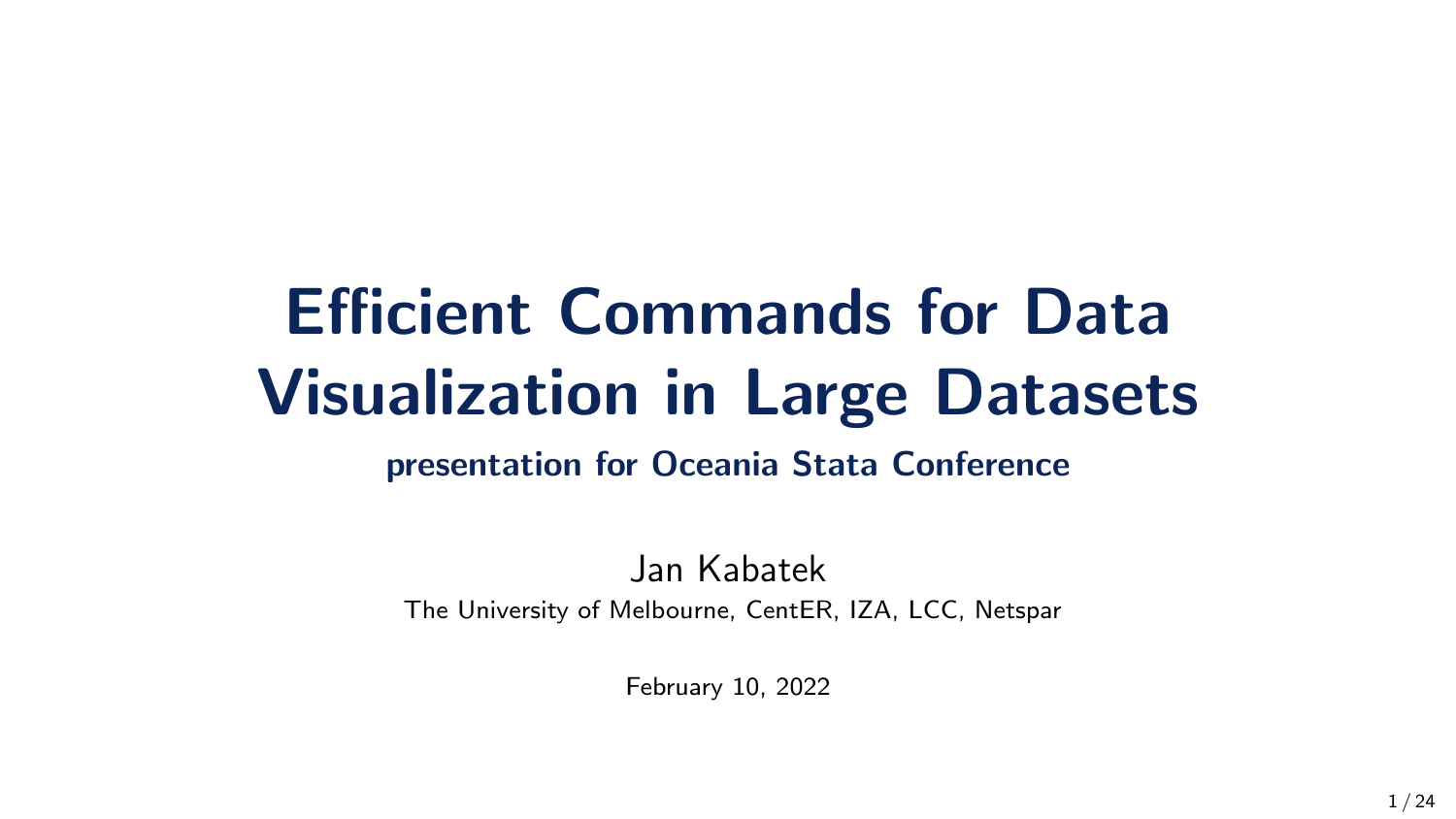### The environmental imperative of efficiency in popular software packages I.

- Have you ever wondered about the environmental costs of your work?
	- We spend most of our working days analyzing large quantities of data, which requires lots of computing power
	- Computing power translates into electricity consumption and that translates into carbon footprint
	- But how large is this footprint? And what can we do about it?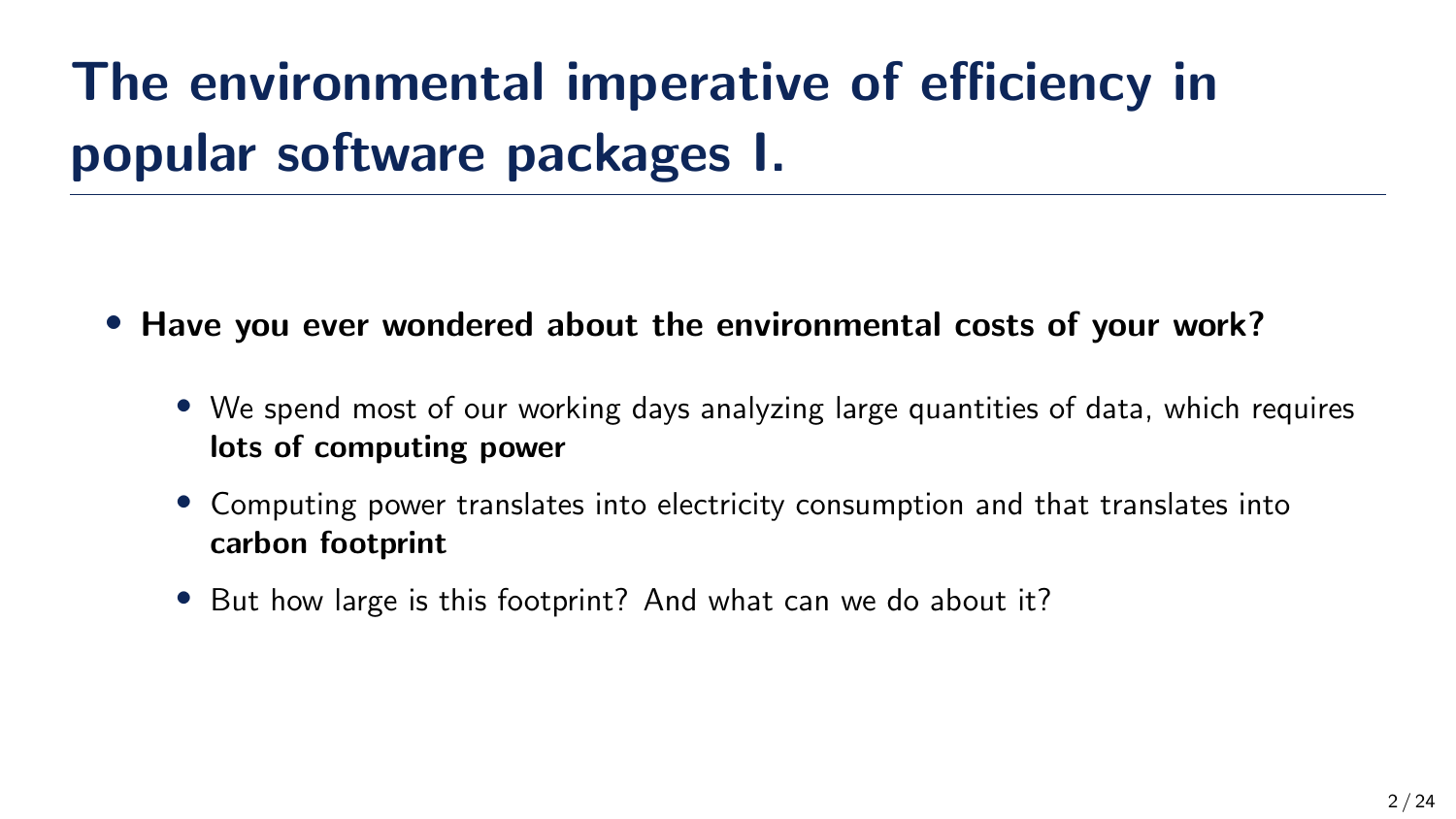### The environmental imperative of efficiency in popular software packages II.

#### Carbon footprint of computing

According to Stevens et al. (2020), the carbon footprint of computing among Australian astronomers is  $\sim$  22 tCO<sub>2</sub>e/yr per researcher.

This is the single highest contributing factor to their net carbon emissions.

- In comparison, the average American household produces  $\sim$  7.5 tCO2e/yr
- Carbon emissions of Stata users are bound to differ from those of astronomers, although it is not clear whether they would be much lower.
- Plus, factoring in the much-larger user base of Stata researchers/analysts, we are definitely in the zone of non-trivial emissions.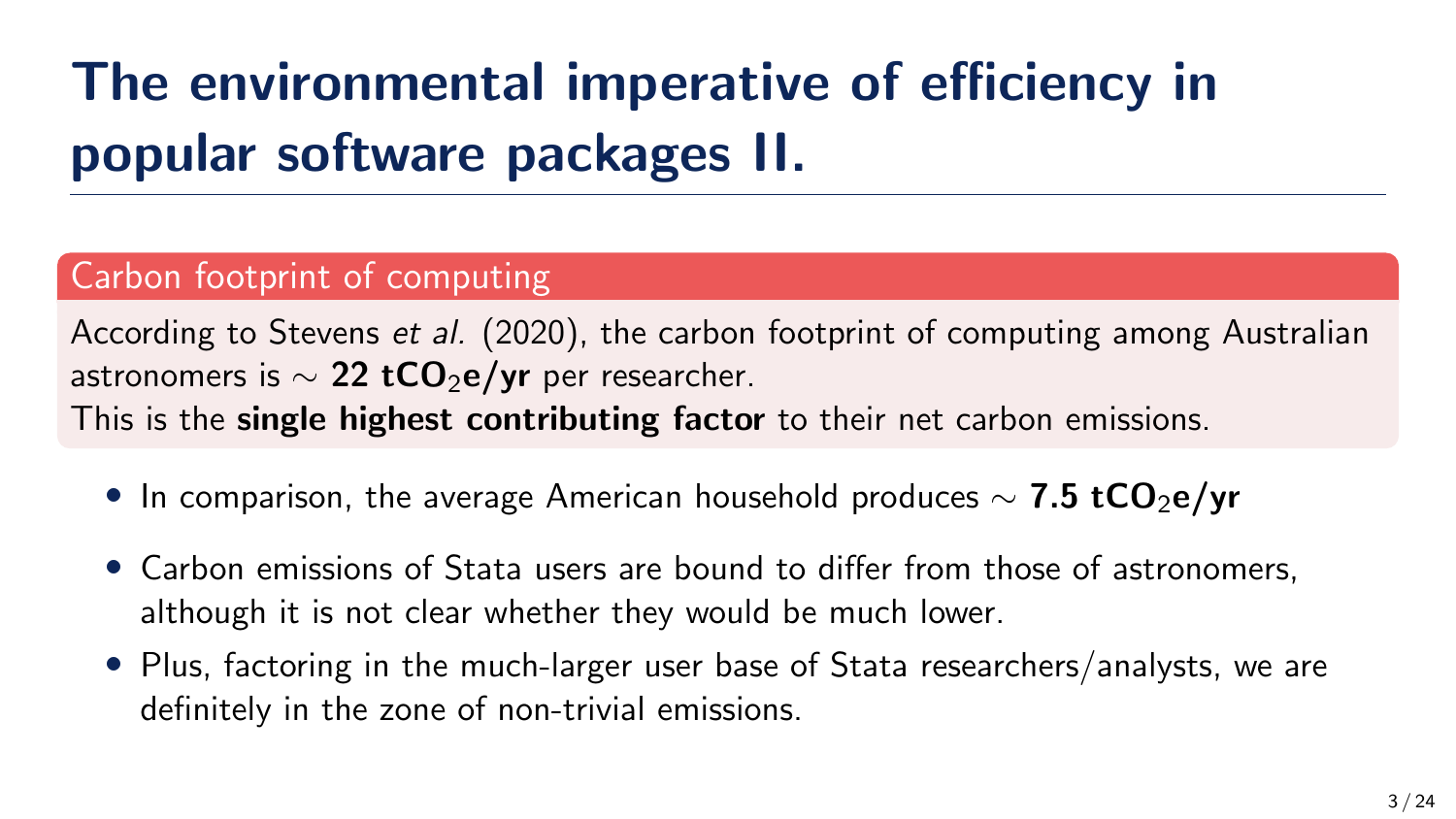### The environmental imperative of efficiency in popular software packages III.

• Taking all that into account, we should be putting considerable effort into making our software packages efficient!

(but by all means, get that compost bin, too...)

- This presentation is a conversation starter:
	- 1. It aims to highlight the environmental imperative of efficiency in statistical computing
	- 2. And, through my "PLOT" family of graphing commands, it points out one of the most straightforward efficiency improvements that can be achieved in (native) Stata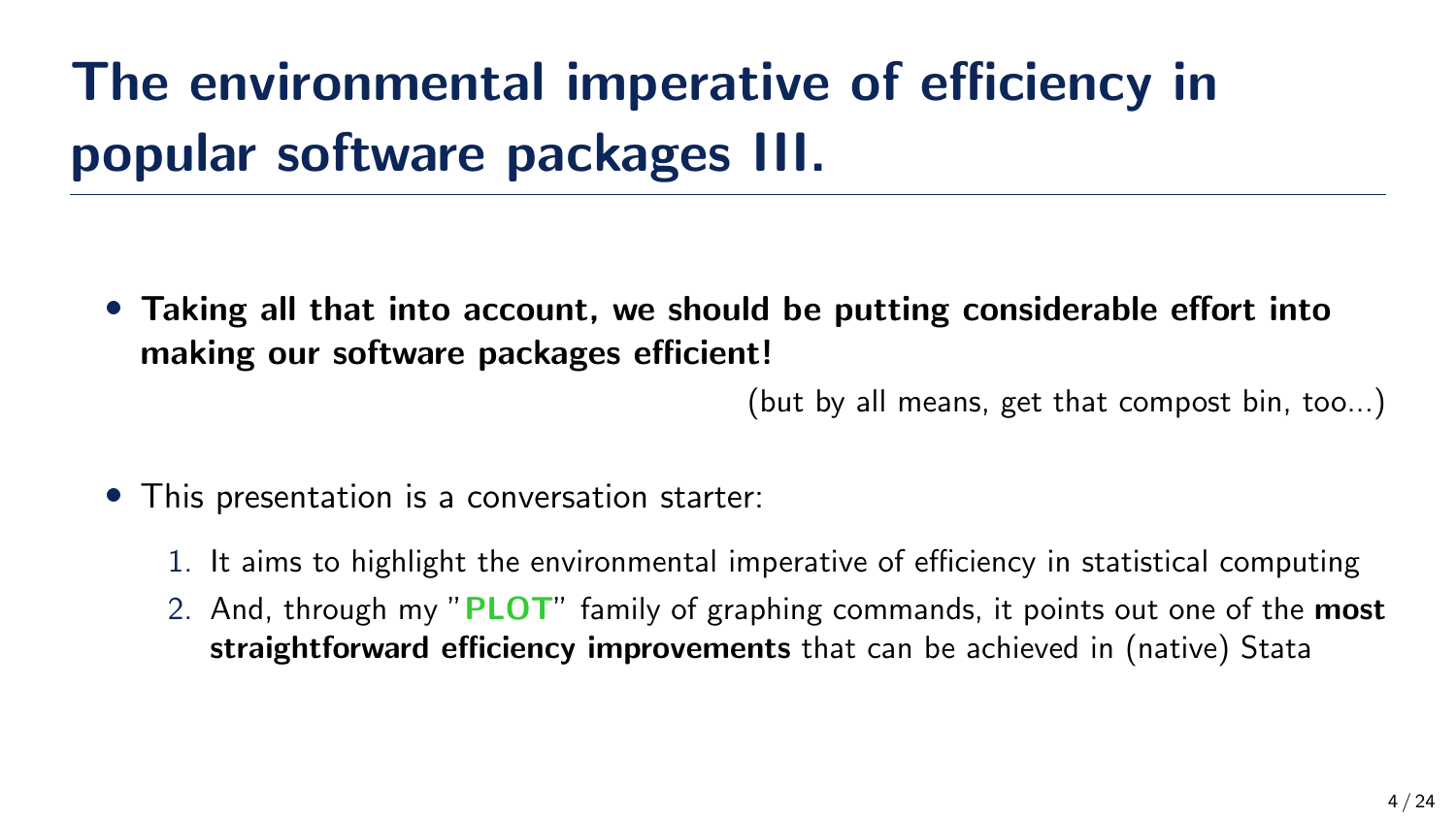#### Stata code I.

sysuse auto hist mpg

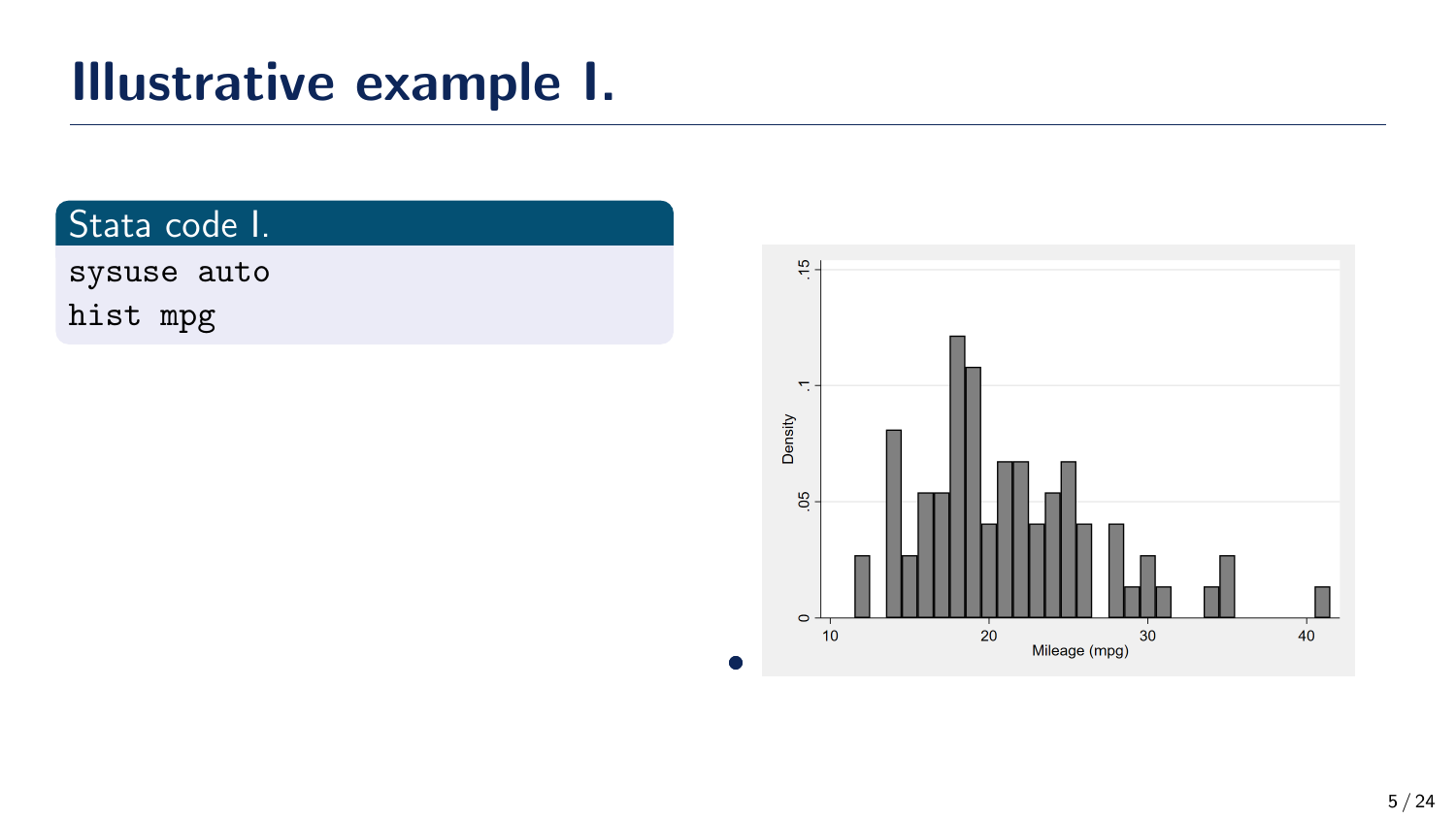#### Stata code I.

sysuse auto hist mpg

Command 'hist' takes 0.8 sec. to run

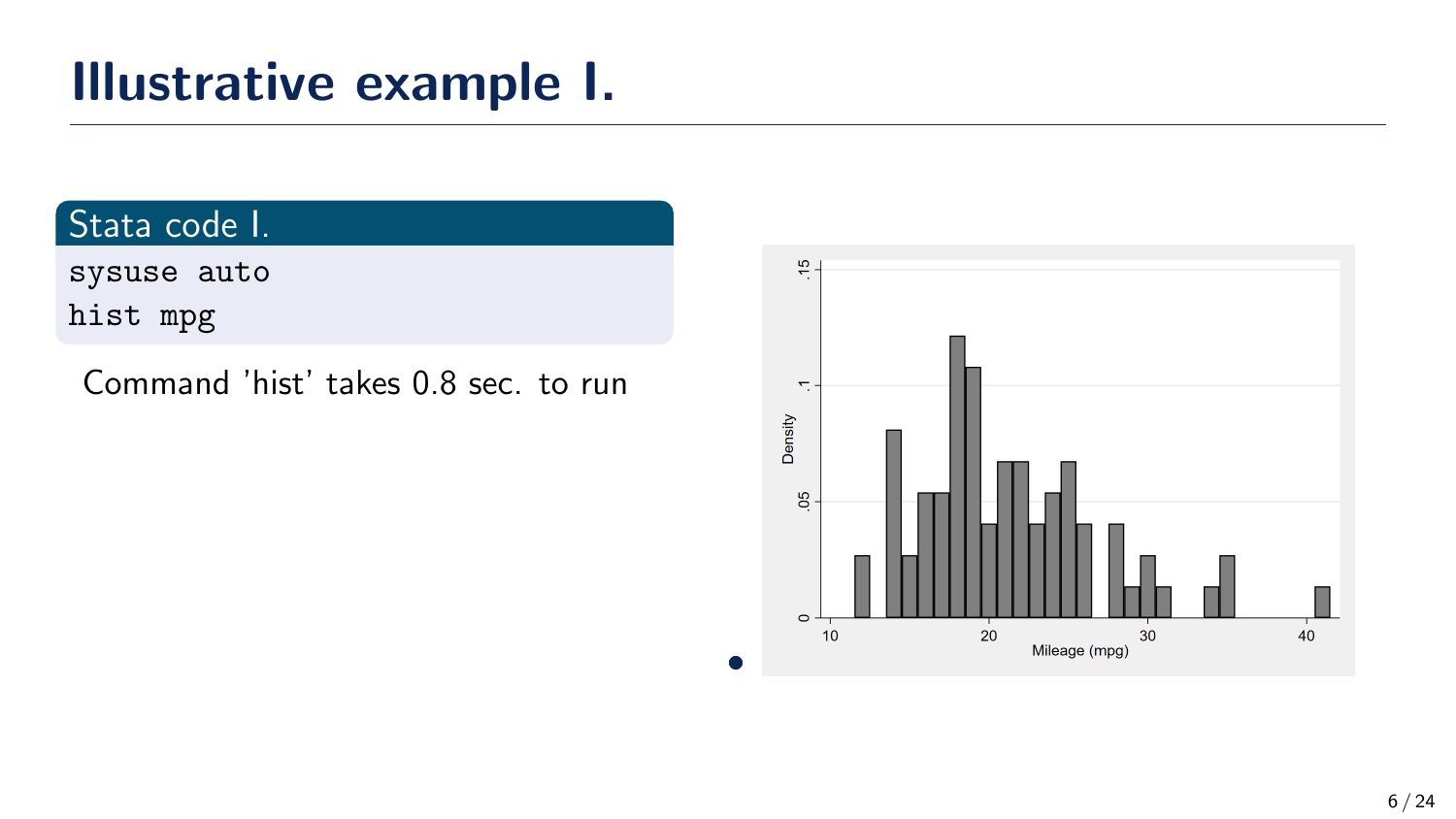#### Stata code I.

sysuse auto hist mpg

Command 'hist' takes 0.8 sec. to run

#### Stata code II.

sysuse auto expand 4000000 //4 mil. hist mpg

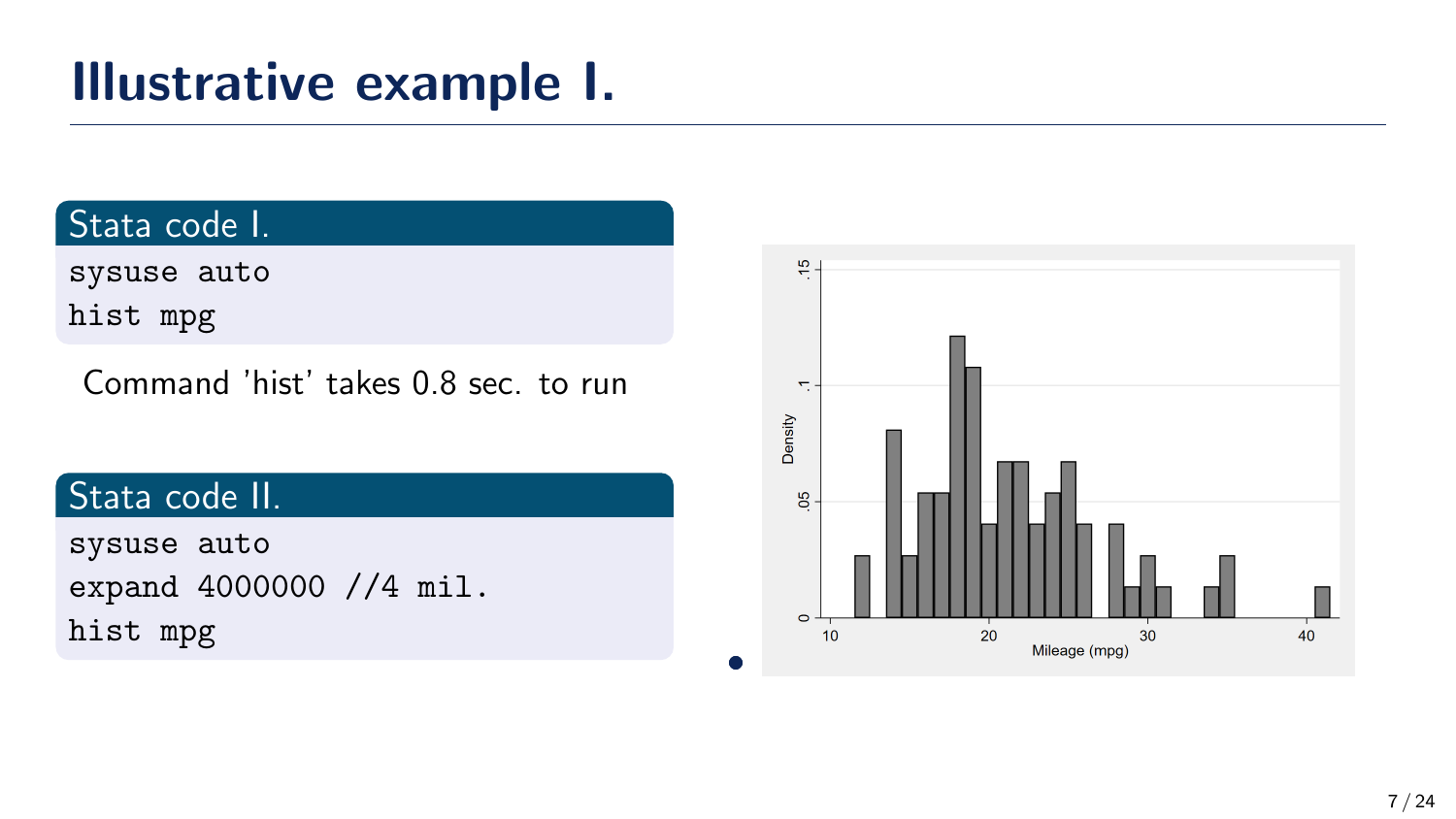#### Stata code I.

sysuse auto hist mpg

Command 'hist' takes 0.8 sec. to run

#### Stata code II.

sysuse auto expand 4000000 //4 mil. hist mpg

Now, 'hist' takes 31 mins to run!

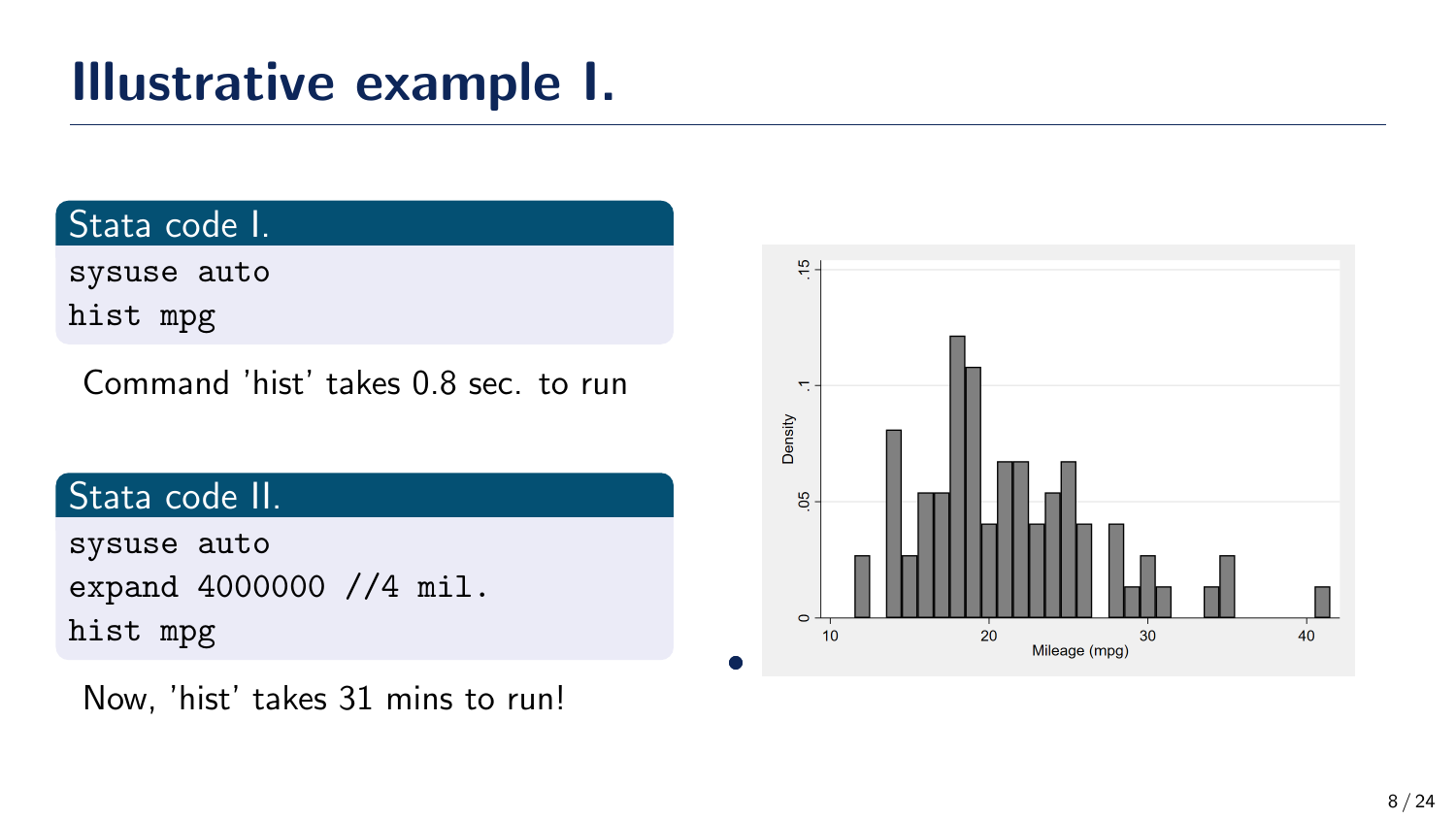- Longer execution time of the second exercise is **not** fully attributable to the larger number of observations requiring more time to put into histogram bins!
- Rather, it relates to one of the most pernicious bottlenecks of native Stata commands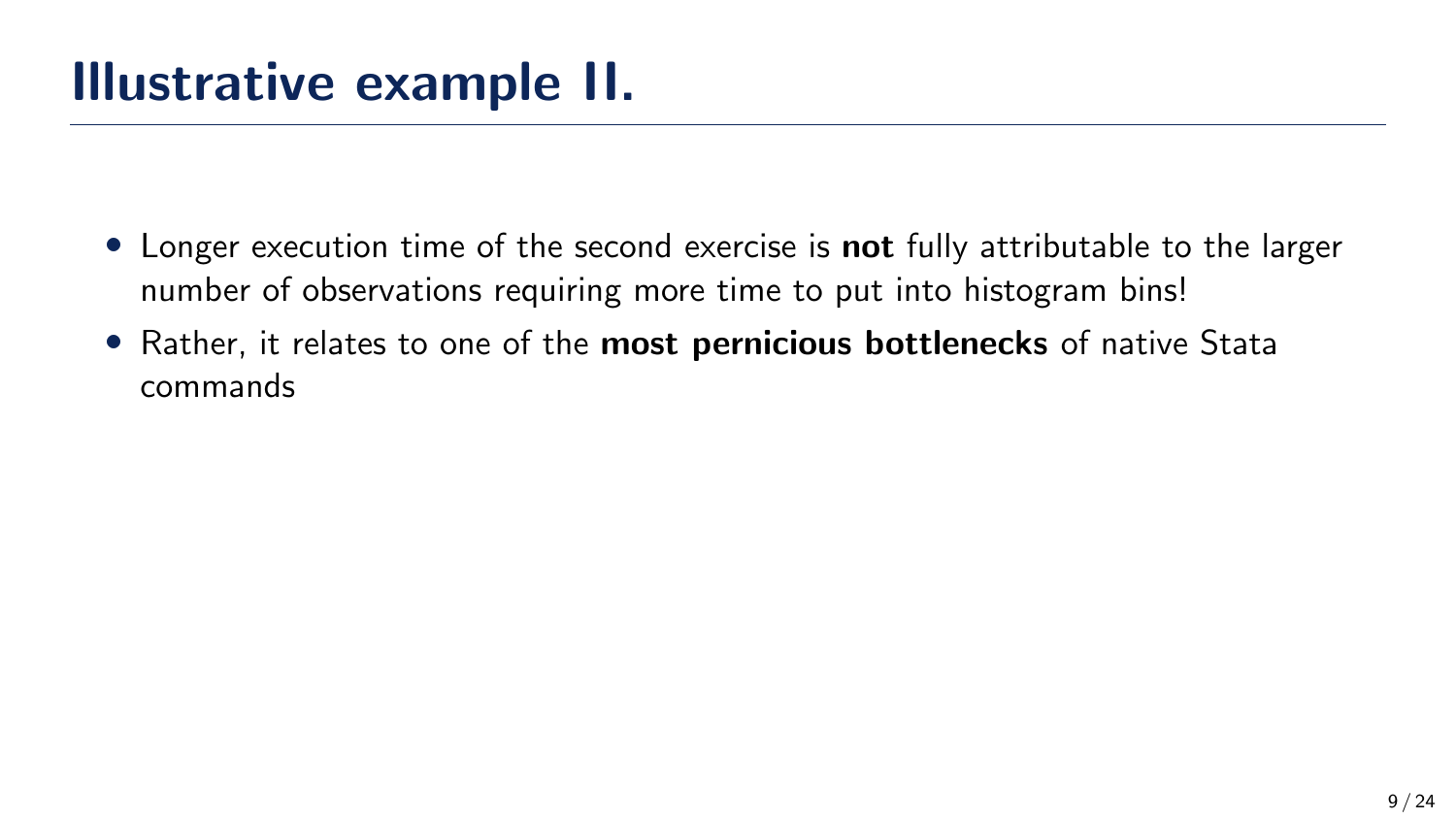- Longer execution time of the second exercise is **not** fully attributable to the larger number of observations requiring more time to put into histogram bins!
- Rather, it relates to one of the most pernicious bottlenecks of native Stata commands
- Command 'hist' does the following: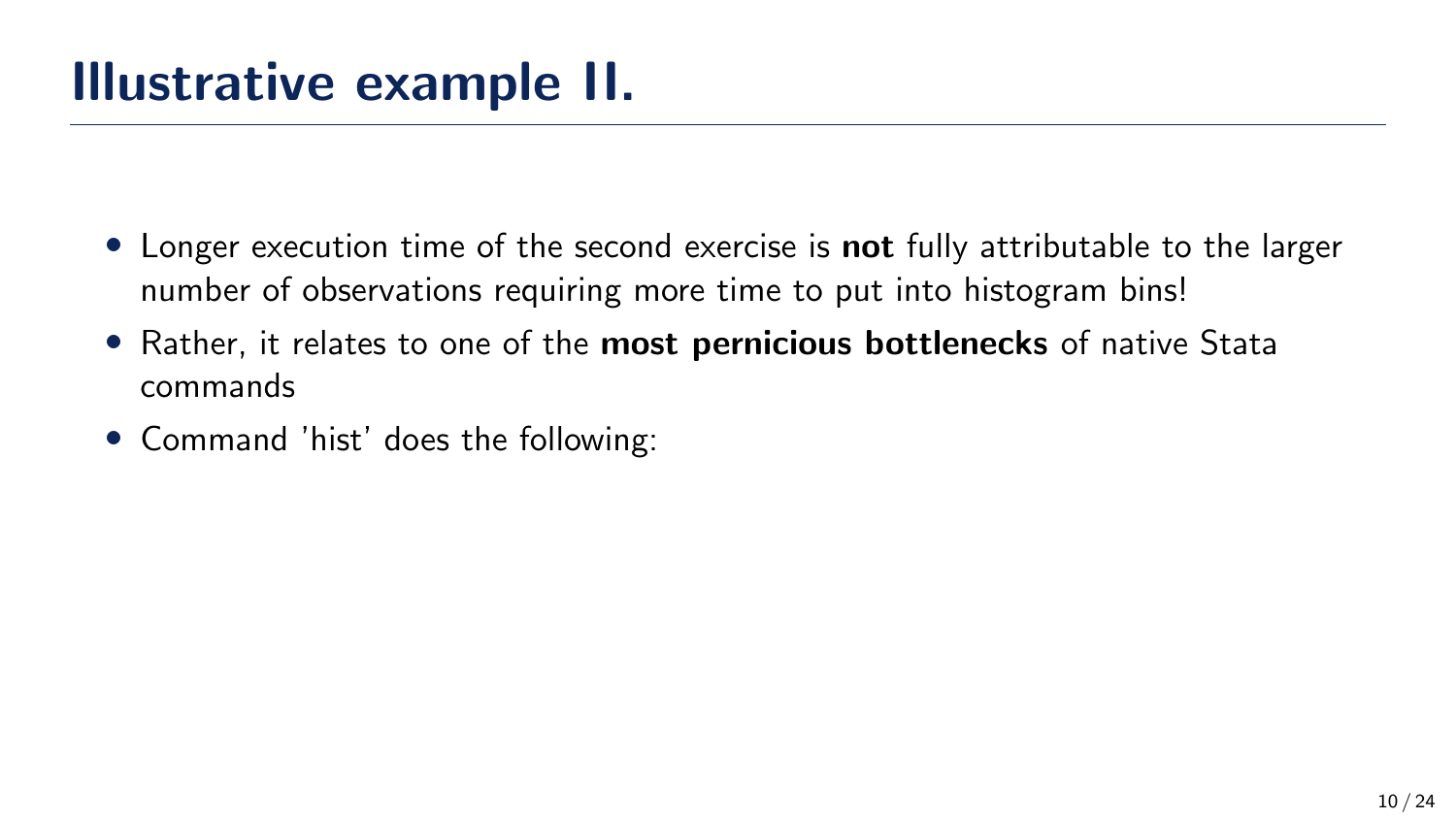- Longer execution time of the second exercise is **not** fully attributable to the larger number of observations requiring more time to put into histogram bins!
- Rather, it relates to one of the most pernicious bottlenecks of native Stata commands
- Command 'hist' does the following:
	- 1. preserves the original dataset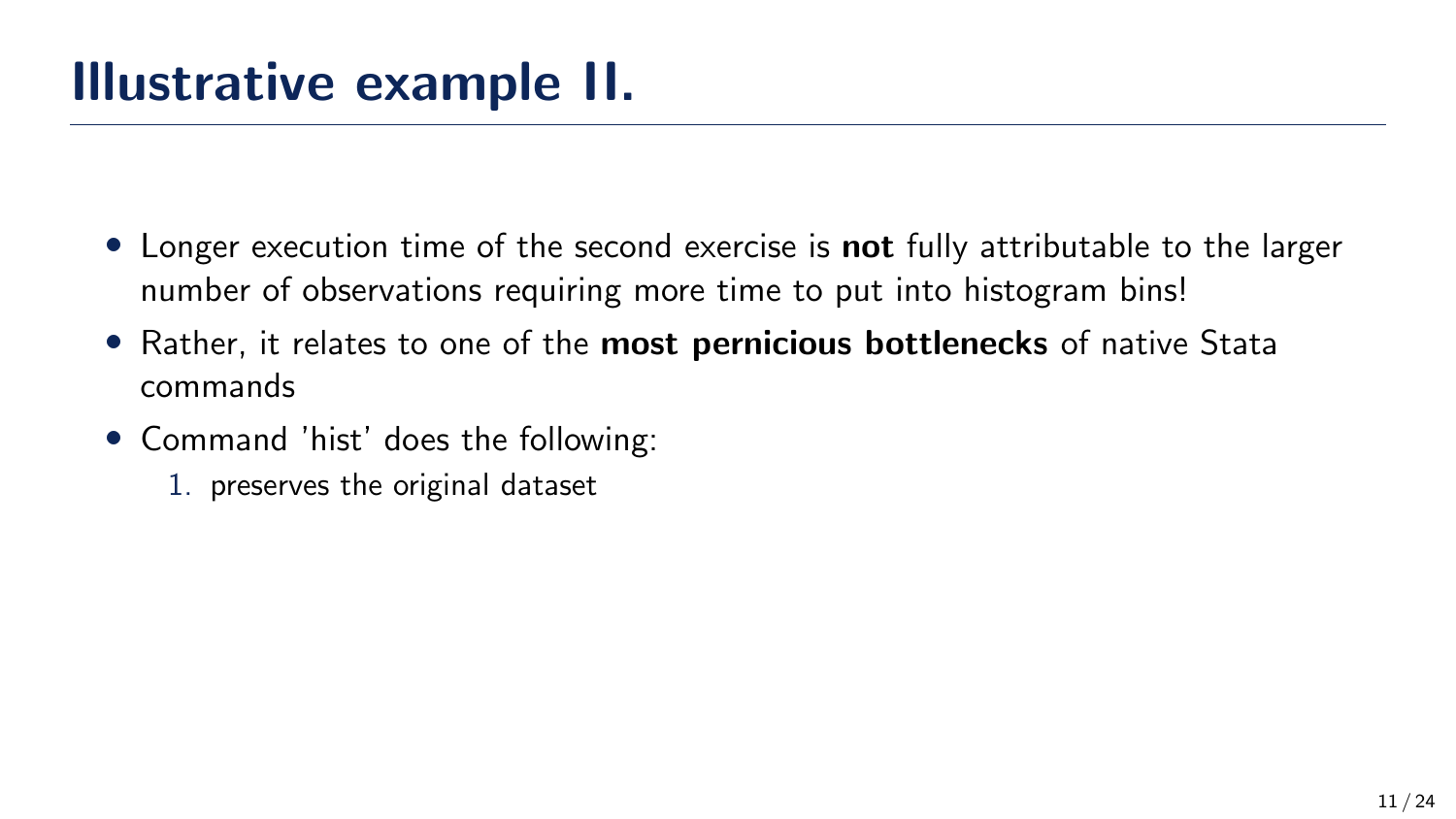- Longer execution time of the second exercise is **not** fully attributable to the larger number of observations requiring more time to put into histogram bins!
- Rather, it relates to one of the most pernicious bottlenecks of native Stata commands
- Command 'hist' does the following:
	- 1. preserves the original dataset
	- 2. calculates the histogram bins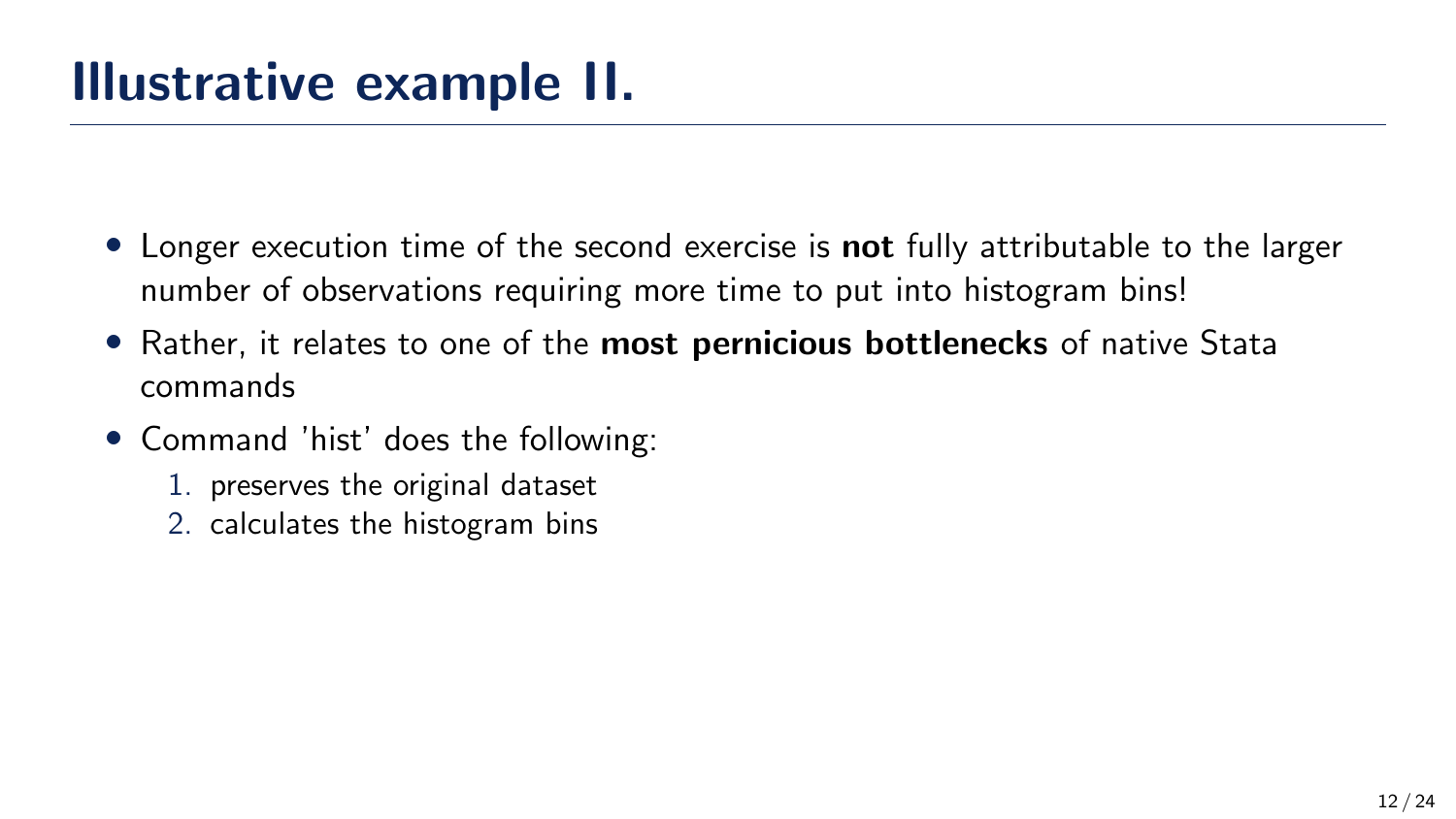- Longer execution time of the second exercise is **not** fully attributable to the larger number of observations requiring more time to put into histogram bins!
- Rather, it relates to one of the most pernicious bottlenecks of native Stata commands
- Command 'hist' does the following:
	- 1. preserves the original dataset
	- 2. calculates the histogram bins
	- 3. stores them as a temporary dataset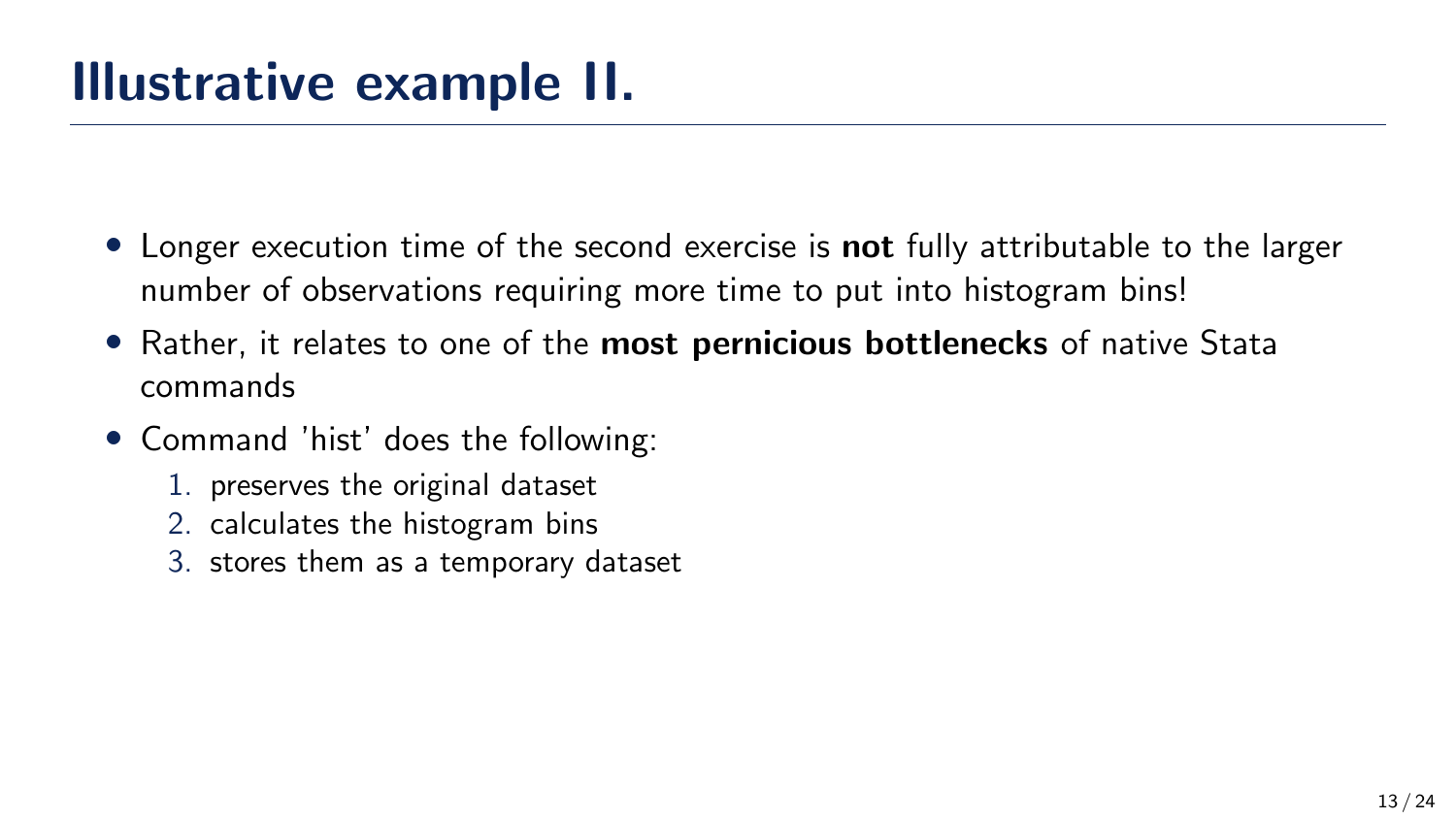- Longer execution time of the second exercise is **not** fully attributable to the larger number of observations requiring more time to put into histogram bins!
- Rather, it relates to one of the most pernicious bottlenecks of native Stata commands
- Command 'hist' does the following:
	- 1. preserves the original dataset
	- 2. calculates the histogram bins
	- 3. stores them as a temporary dataset
	- 4. displays the corresponding graph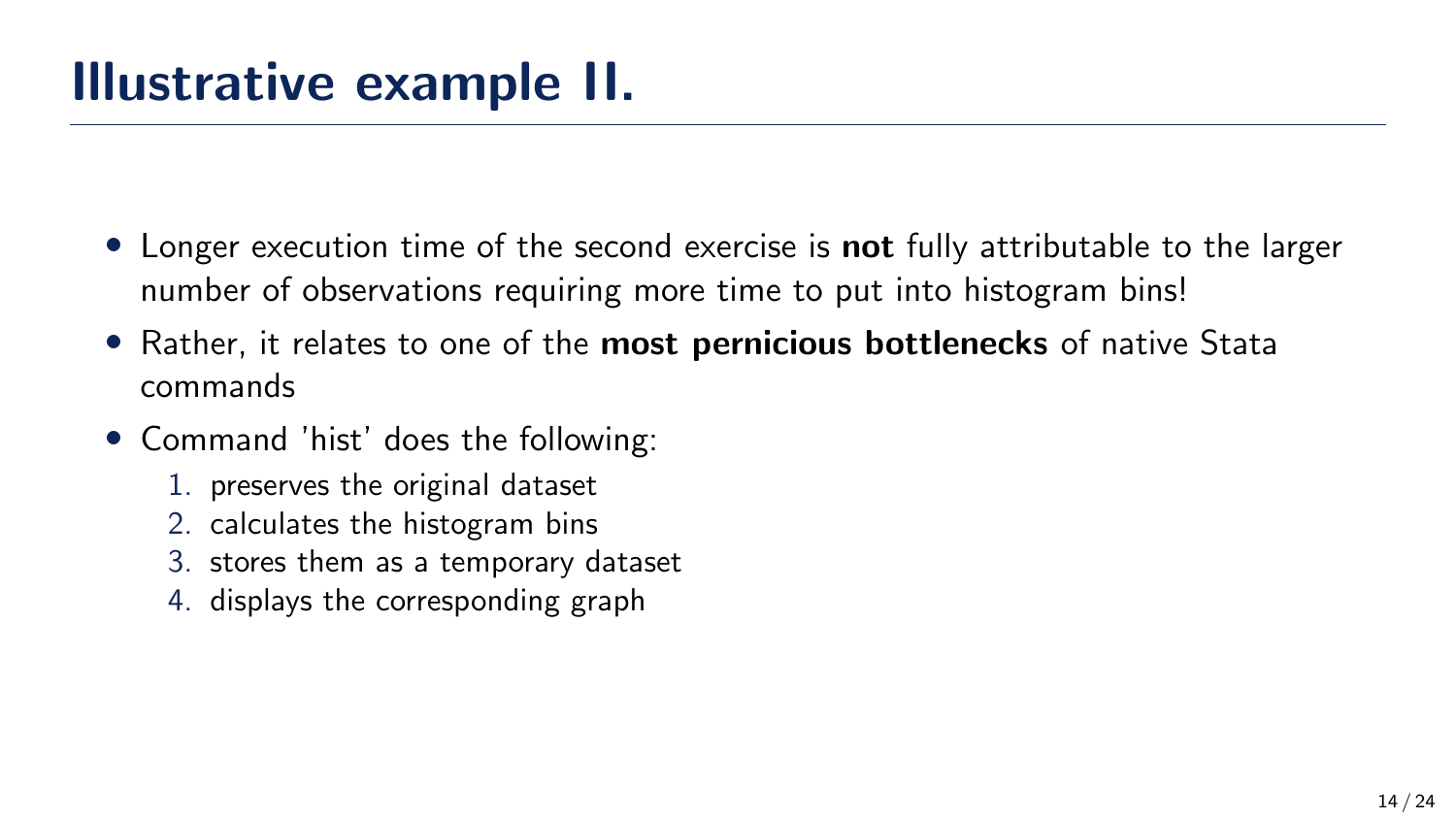- Longer execution time of the second exercise is **not** fully attributable to the larger number of observations requiring more time to put into histogram bins!
- Rather, it relates to one of the most pernicious bottlenecks of native Stata commands
- Command 'hist' does the following:
	- 1. preserves the original dataset
	- 2. calculates the histogram bins
	- 3. stores them as a temporary dataset
	- 4. displays the corresponding graph
	- 5. and restores the original dataset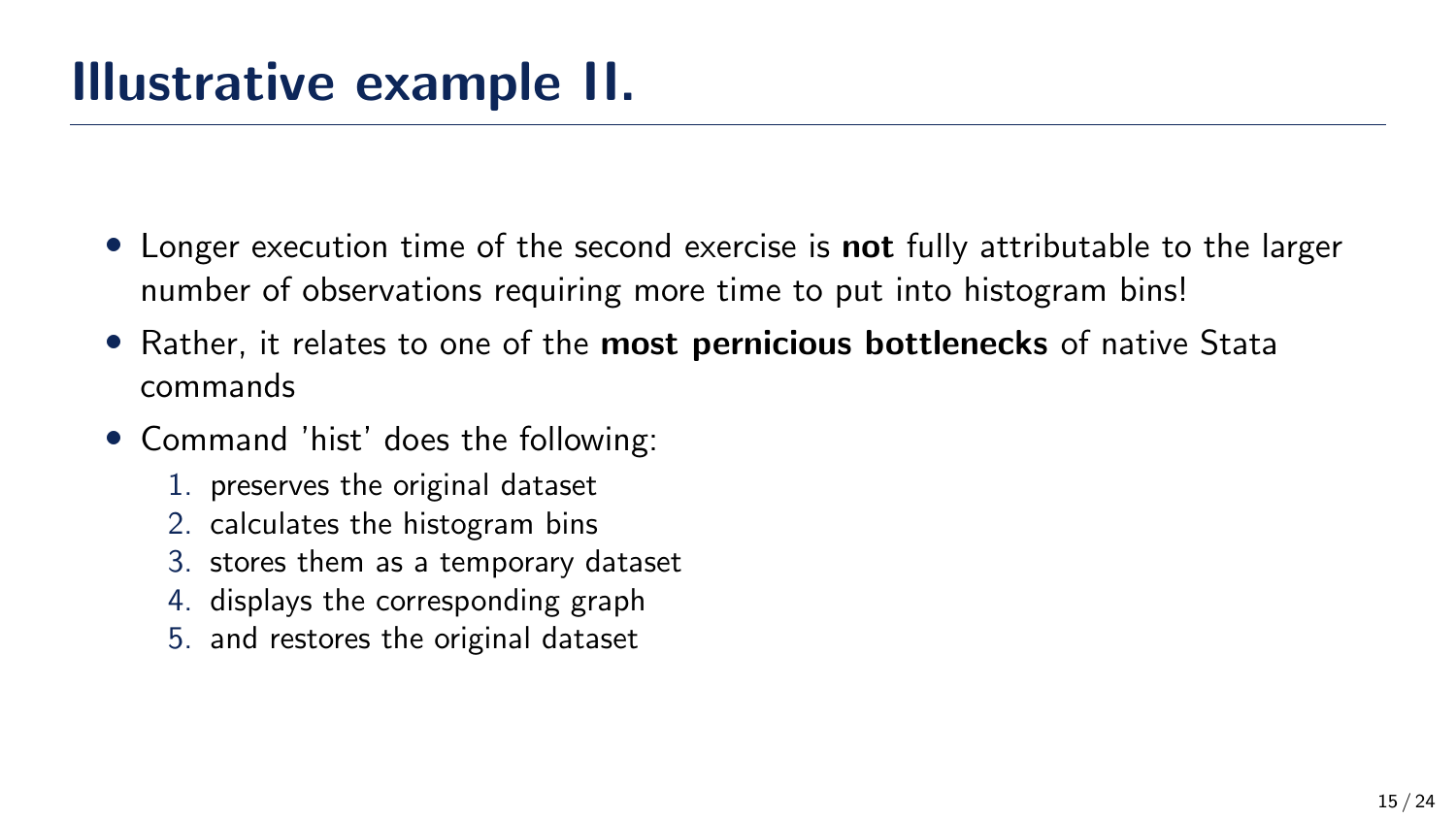- But: preserving and restoring big datasets takes ages...
- ...and, as of Stata 16, it appears to be wholly redundant!
- Instead, we can leverage the new environment of **data frames**. We can store the histogram data as a **separate data frame**, thus holding **both** the original and temporary data in memory (no restoring required)
- And this simple adjustment is what makes the "PLOT" commands super fast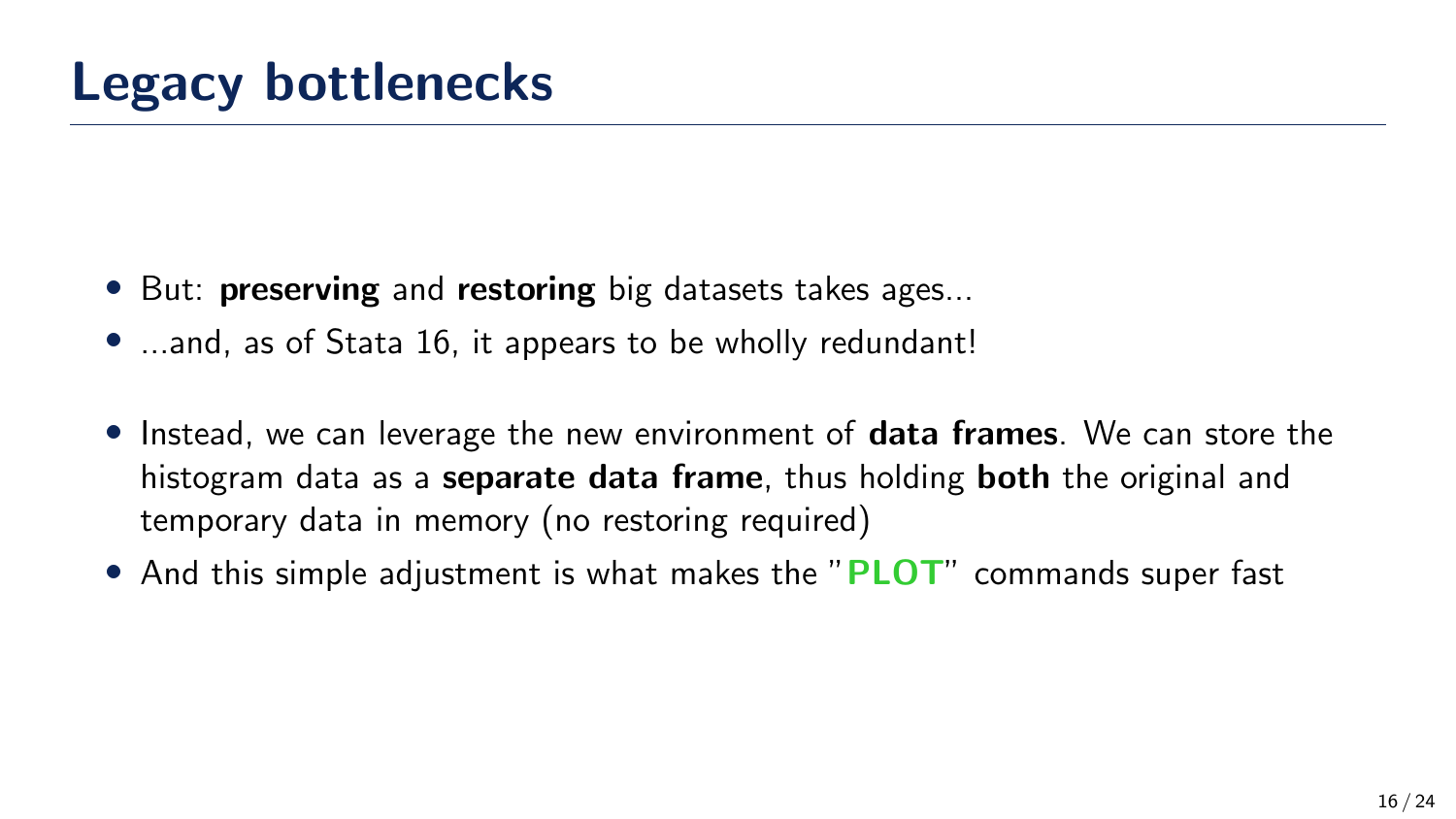- Downloadable at github.com/jankabatek/statapack
- Commands: PLOTTABS, PLOTMEANS, PLOTAREA, & PLOTB
- Aside from the speed improvements, they also operationalize some features I was missing in the standard visualization commands
	- Critically, the commands store the plotted data in a dedicated frame
	- This data frame can store multiple plots at once, thereby enabling visualizations of complex data systems.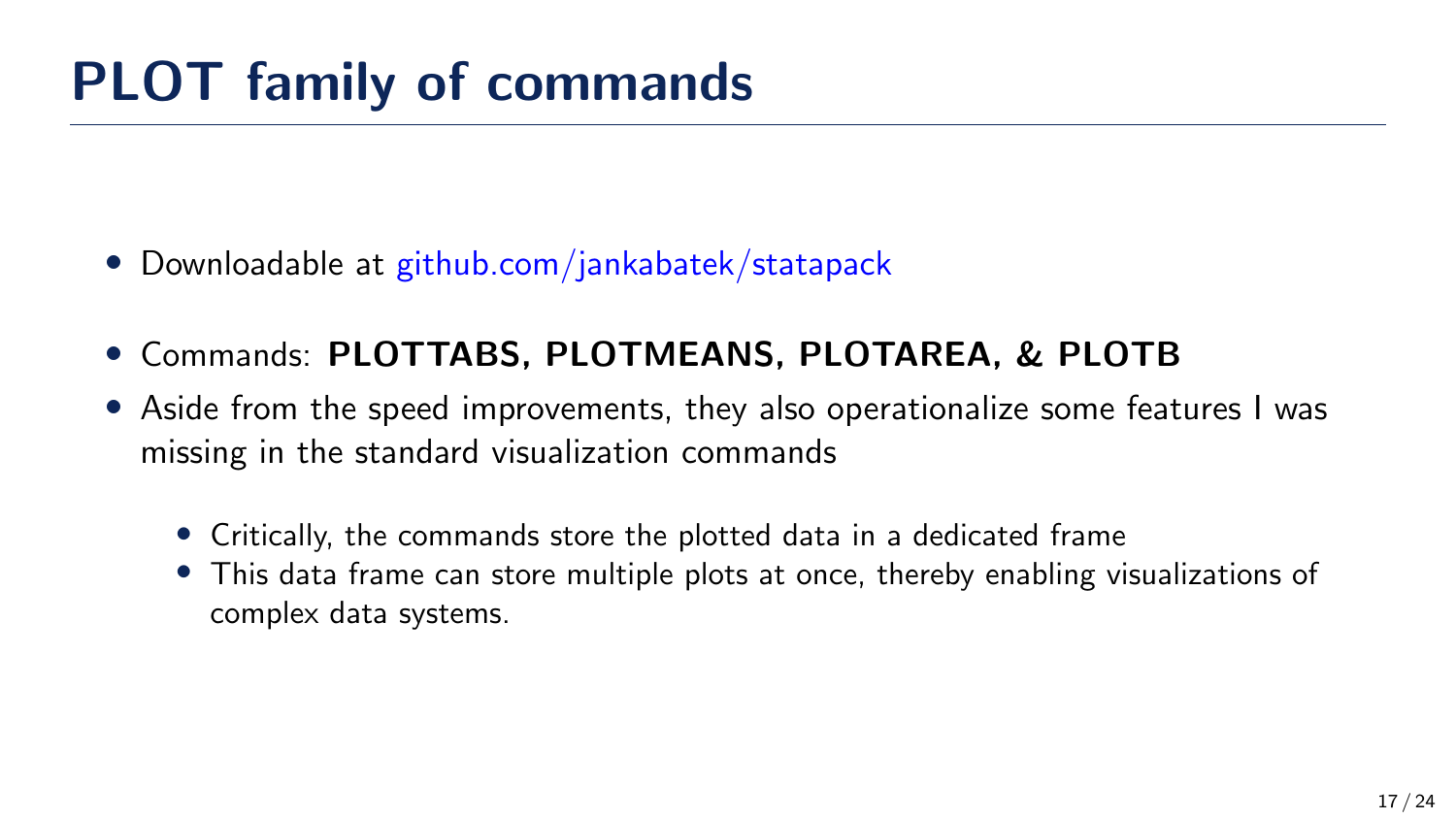### PLOTTABS: one-way and two-way frequency plots

#### Stata code

webuse plotdata, clear PLOTTABS if gr==1, over(x1) clear PLOTTABS if  $gr==2$ , over $(x1)$   $gr(bar)$ 

- this example is equivalent to a chart combining two histograms with discrete bins and option 'freq'

- PLOTTABS can also plot conditional rates, similar to the output of tabulate twoway, row nofreq

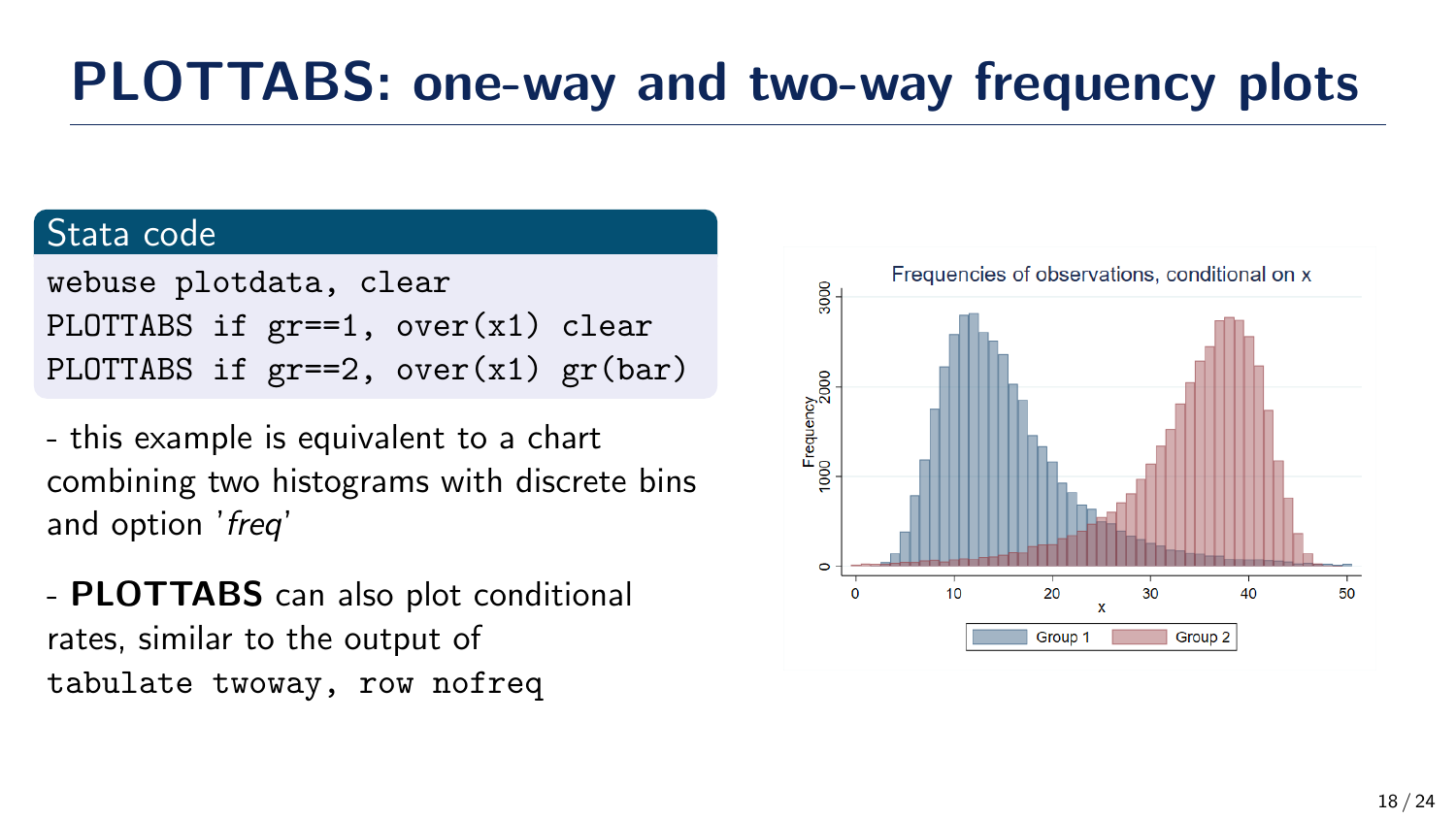### PLOTMEANS: conditional mean plots

#### Stata code

```
webuse plotdata, clear
forvalues g = 1/10 {
 PLOTMEANS y if gr10 == 'g', over(x)
}
```
- This example plots means of variable  $\bf{v}$ conditional on a specific value of  $x \in [0, 800]$ 

- Each curve consists of conditional means corresponding to a distinct subgroup of observations  $g$ 

- Applications: avg wages over time, avg years of education by age, etc.

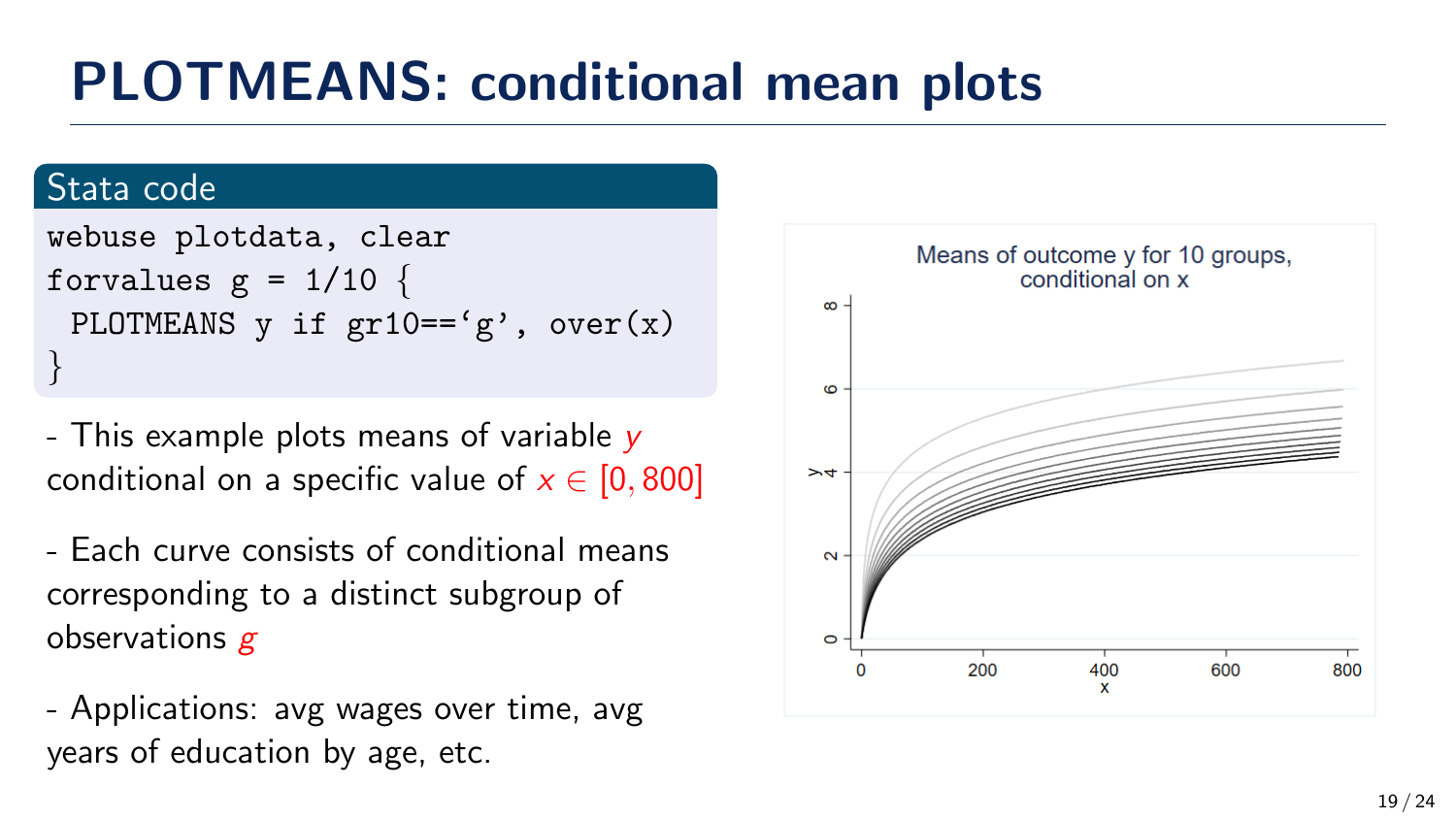### PLOTAREA: conditional share plots

#### Stata code

webuse plotdata, clear PLOTAREA g, over(x)

- This example plots the conditional shares of observations belonging to one of the  $g \in [1, 4]$  mutually exclusive categories.

- Applications: highest level of education by age, shares of felonies over time / pop. density, etc.

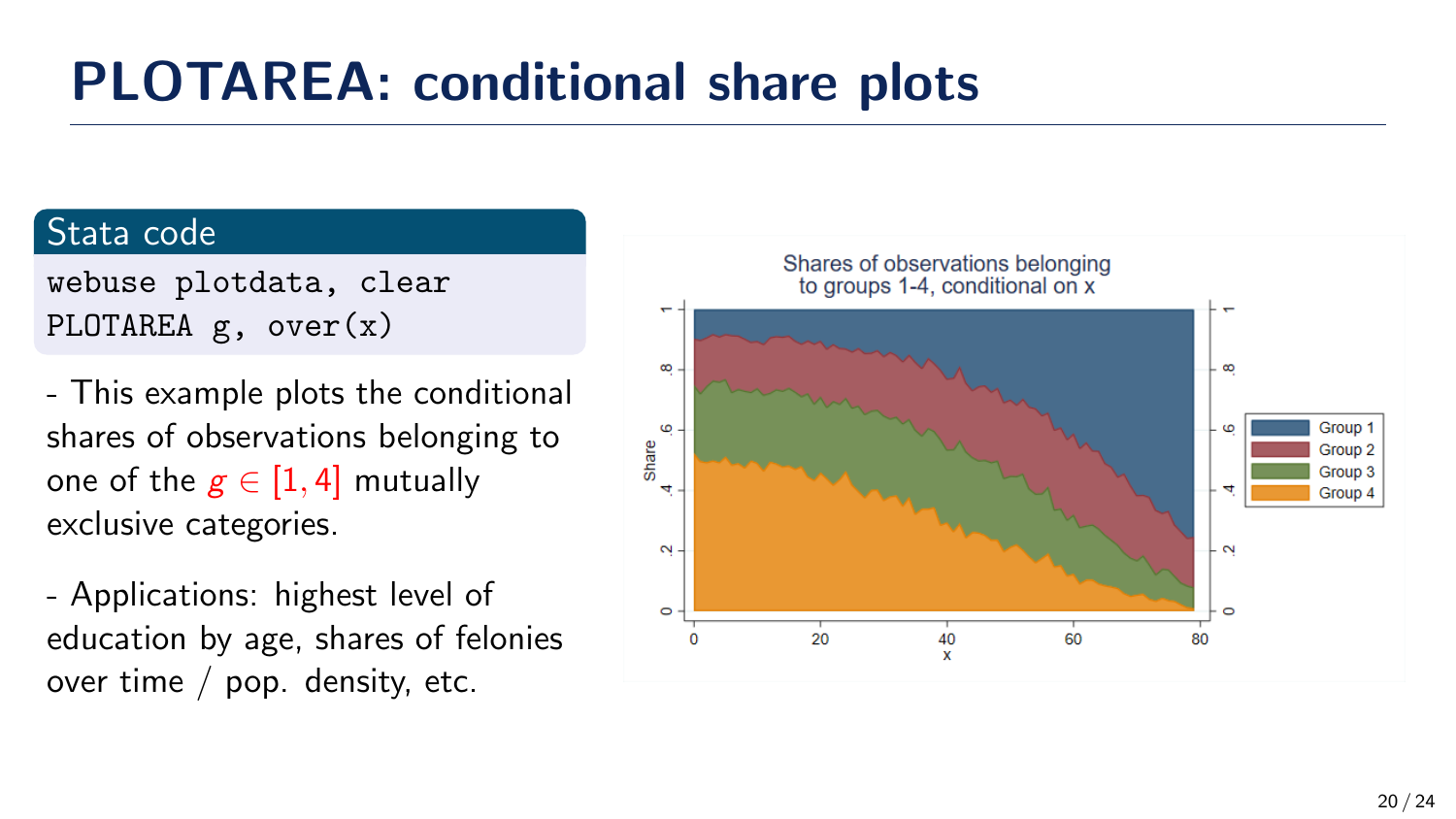### PLOTB: plot sets of coefficient estimates

#### Stata code

```
webuse plotdata, clear
reg z1 i.x
PLOTB i.x, clear
reg z2 i.x
PLOTB i.x
reg z3 i.x
PLOTB i.x
```
- less verbose alternative to coefplot

- Applications: dif-in-dif, RD, heterogeneity analyses, specif. testing & robustness

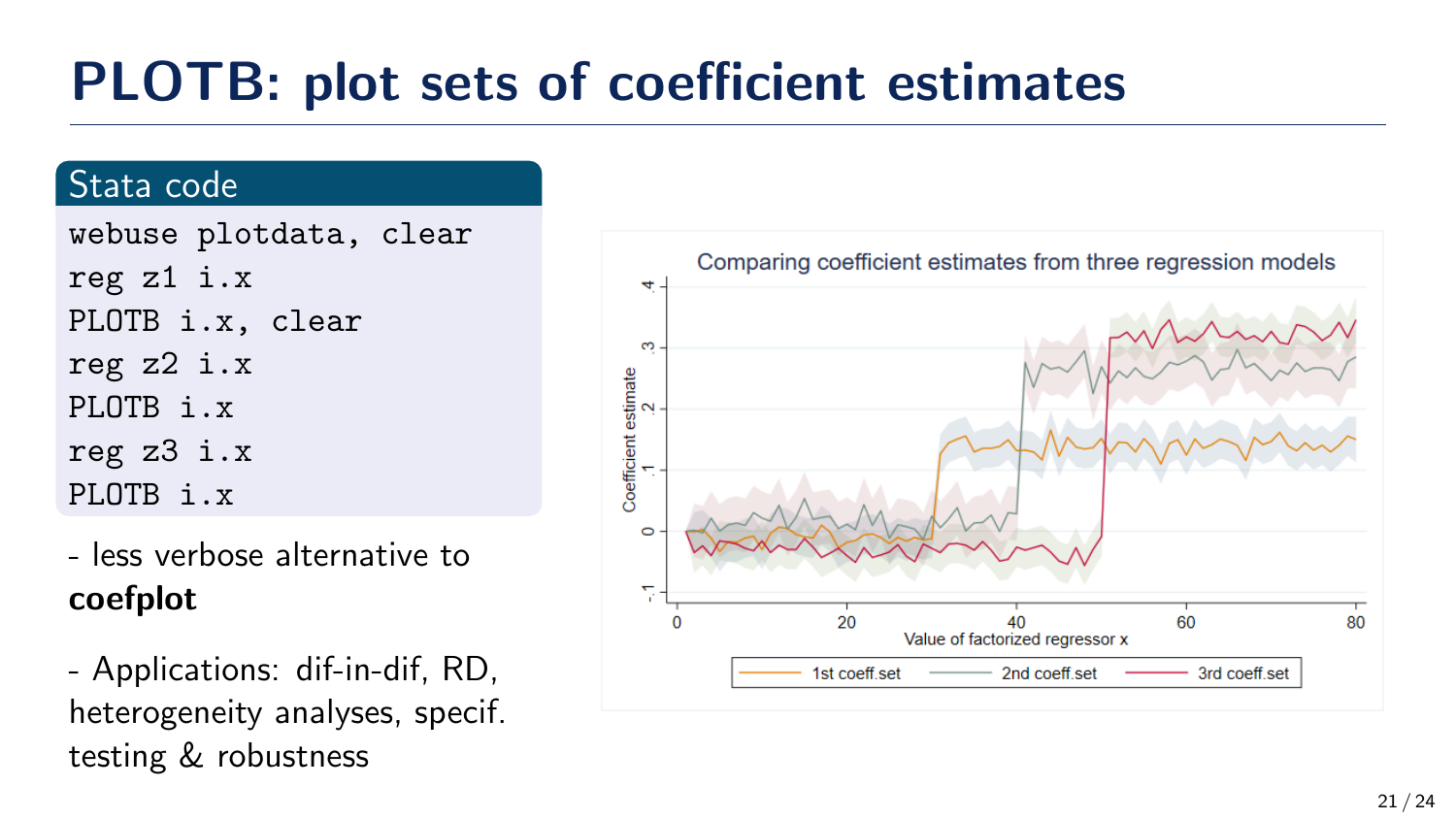### Benchmarking PLOT against native commands

#### Stata code

webuse plotdata, clear // PLOTTABS PLOTTABS if  $gr==1$ , over $(x)$ PLOTTABS if  $gr==2$ , over $(x)$   $gr(bar)$ 

// Twoway native command twoway (histogram x if gr==1, disc) /// (histogram x if gr==2, disc)

- the plot comparing the execution times (cond. on sample size) uses the log10 scale

- With large datasets, PLOTTABS finishes under a minute, whereas twoway hist takes almost 2 hrs

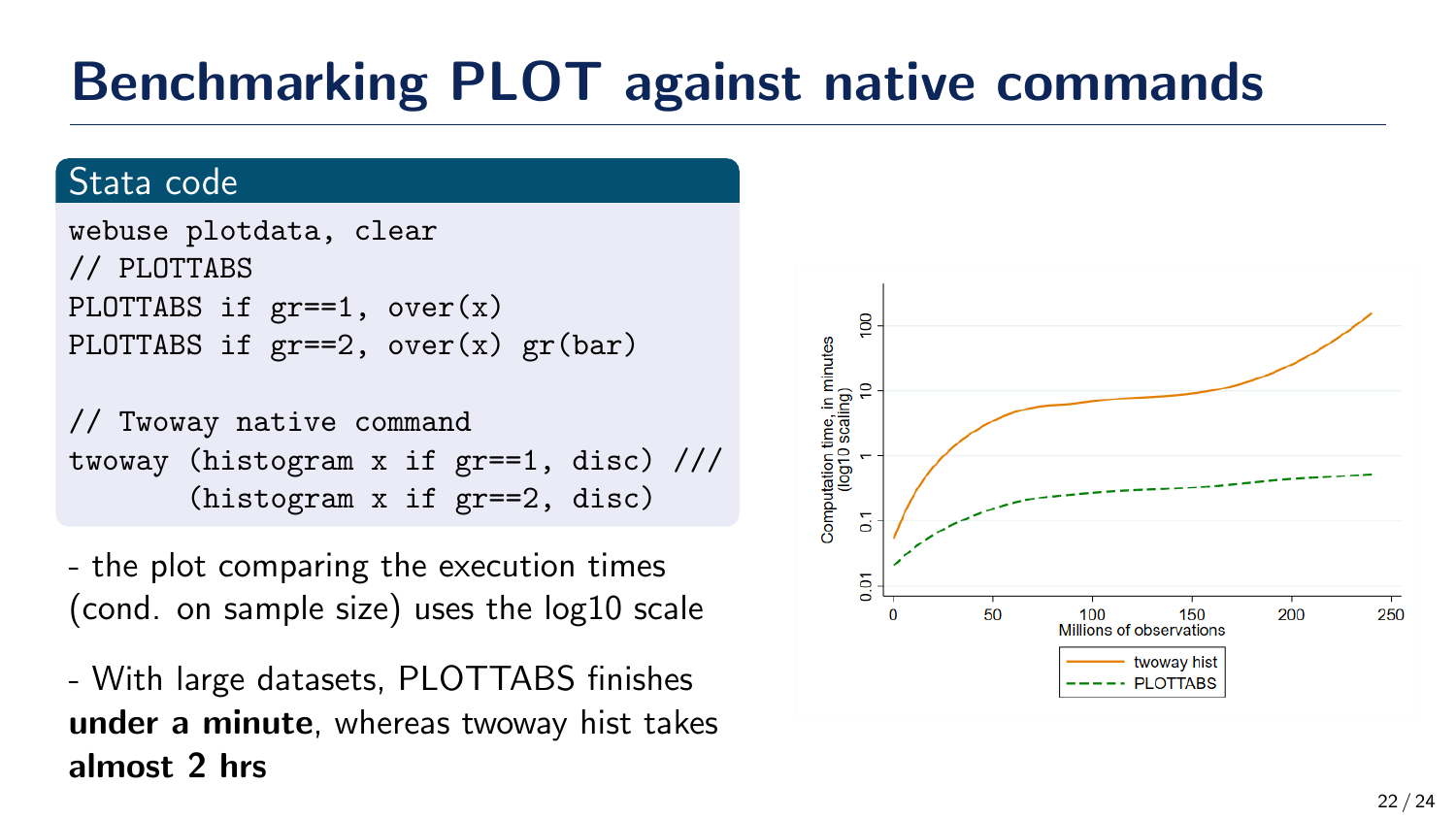### Conclusion

- Efficiency matters! And optimizing popular software packages might just be the most environmentally conscious thing that we (as individuals) will ever do.
- While somewhat quirky, my PLOT commands highlight the efficiency gains that can be reapt by bypassing a legacy bottleneck of native graphing commands in Stata (other commands can be adjusted in the same way too).
- Disclaimer: I have neither the skills nor time to turn the PLOT commands into proper .ado commands with correct syntax, help files, and all that... So, if you like these commands and would like to help with turning them into something that is more standardized (SSC) please get in touch!